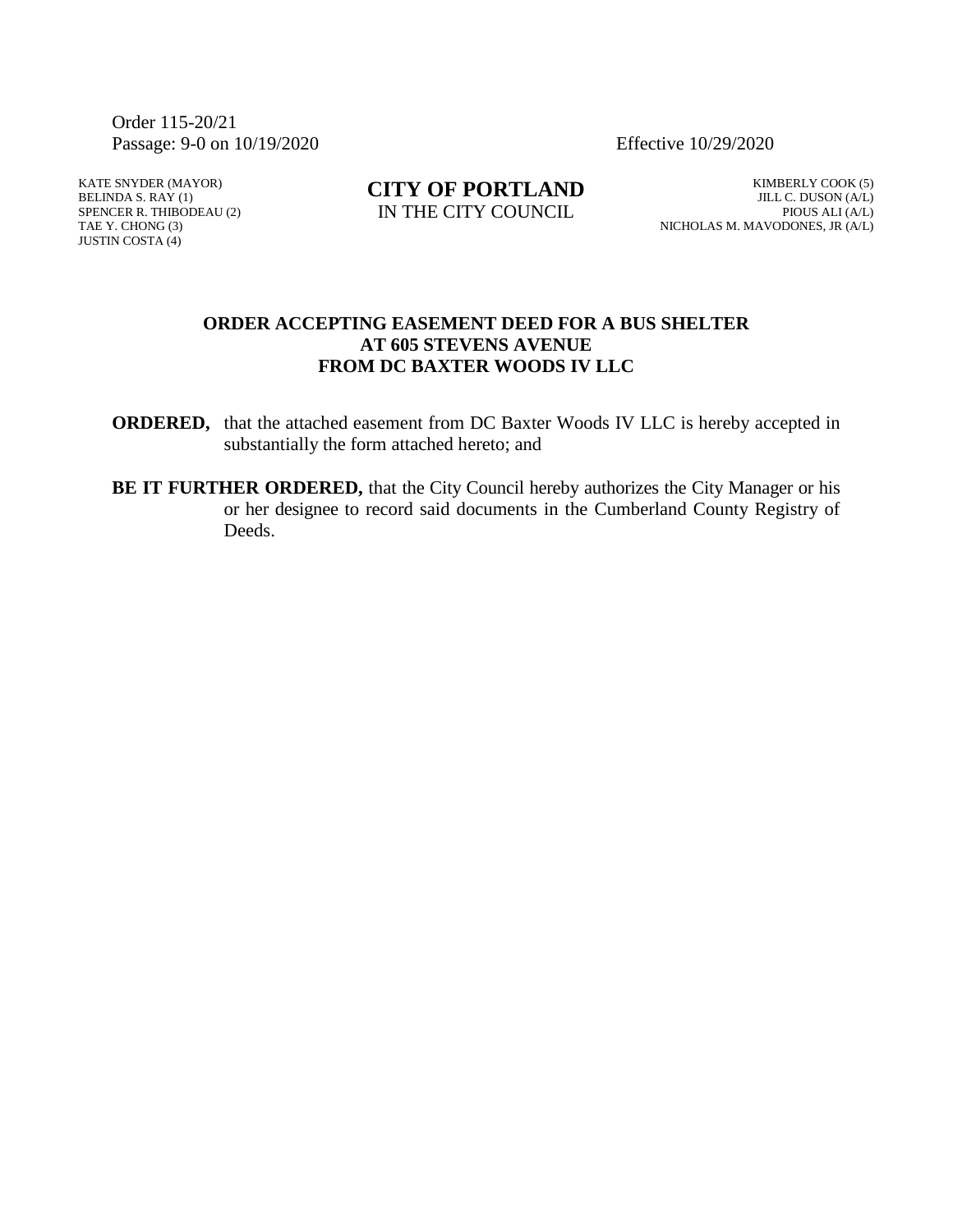# **EASEMENT AGREEMENT (BUS STOP)**

 THIS EASEMENT AGREEMENT (this "Agreement") is made as of the \_\_\_\_\_\_\_ day of September, 2020, by and between DC BAXTER WOODS IV LLC, a Maine limited liability company with a place of business and mailing address of 100 Commercial Street, Suite 414, Portland, Maine 04101, (the "Grantor") and the CITY OF PORTLAND, a Maine municipal corporation with a place of business in Portland, Maine and a mailing address of 389 Congress Street, Portland, Maine 04101 (the "City").

### RECITALS

 WHEREAS, pursuant to a deed dated October 8, 2019 and recorded in the Cumberland County Registry of Deeds in Book 36065, Page 326, the Grantor is the owner of that certain real property situated in Portland, Cumberland County, Maine, and located at or near 583 Stevens Avenue, Portland, Maine (the "Property"), said real property being more particularly described in said deed; and

 WHEREAS, the Grantor wishes to provide and the City desires to have a bus transit stop consisting of a concrete pad foundation, bench, simple weather protection structure such as a canopy, opening in the adjacent fence and landscaping (collectively the "Bus Stop") for the benefit of residents of and visitors to the Property, the Greater Portland Transit District, a regional transit district and body politic and corporate, having its principal place of business at 114 Valley Street in Portland, Maine, or its designee ("METRO") on a portion of the Property and for the benefit of the public using the METRO service; and

 WHEREAS, Grantor will construct at its sole expense the Bus Stop on a certain lot or parcel of land shown as Lot 4 on a plan entitled "Second Amended Subdivision & Building-1, 583 Stevens Avenue, Portland, Maine" and prepared by Titcomb Associates last revised 07-15-19 and recorded in the Cumberland County Registry of Deeds, Plan Book 00220, Page 00251 ("Plan");

 NOW THEREFORE, for valuable consideration, the receipt of which is hereby acknowledged, and in further consideration of the mutual covenants and terms, conditions, and restrictions hereinafter set forth, the Grantor hereby gives, grants, bargains, and conveys unto the City, its successors and assigns, in perpetuity, an easement for the purposes of constructing and maintaining the Bus Stop, and an easement for members of the public to wait, board, and disembark buses at the Bench in and over that portion of the Property more particularly described in Exhibit A attached hereto and made a part hereof and depicted on the portion of the Plan reproduced and attached hereto as **Exhibit B** (the "Easement Area").

The terms, conditions, and restrictions of this Easement Agreement are as follows:

1. The City or its designee shall have the right but not the obligation to erect and maintain the Bus Stop over, under, and within the Easement Area. Members of the public may wait,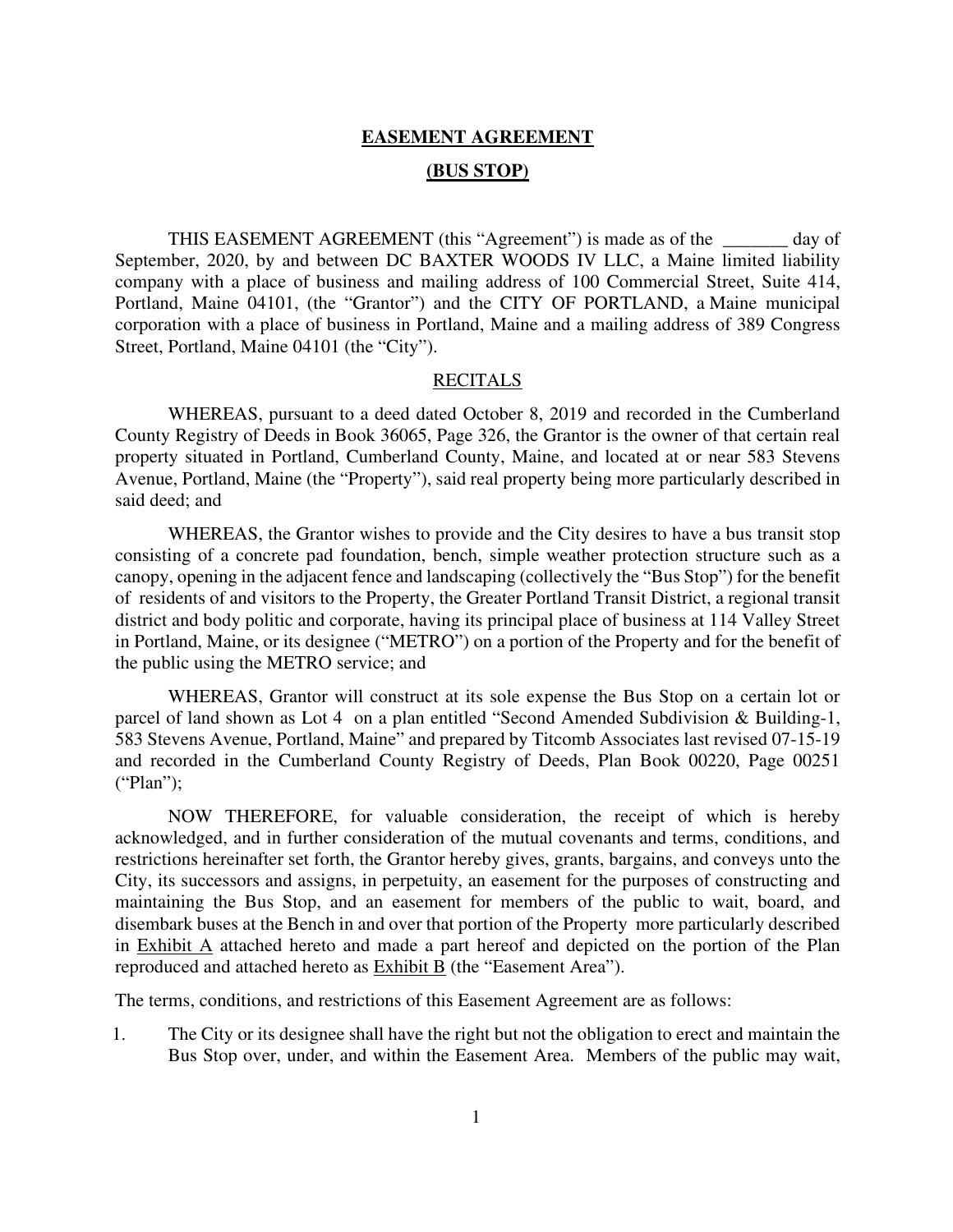board, and disembark buses at the Bus Stop. Any construction of the Bus Stop to be done by the City shall first be approved by the Grantor.

- 2. No building or other structure shall be erected by any party within the Easement Area contrary to any statute, law, ordinance, or safety regulation or policy, including the Department of Interior National Park Service Secretary's Standards, or inconsistent with the City's rights granted herein. Grantor reserves the right to enter and use the Easement Area for such purposes as are not inconsistent with and do not materially interfere with the use thereof by the City.
- 3. Grantor shall be and remain responsible for any and all expenditures of labor and materials or other costs or expenses incurred in the construction of the Bus Stop within the Easement Area.
- 4. Grantor shall maintain the Bus Stop in reasonably good condition at all times. Grantor or its designee shall be responsible for any and all labor or other costs or expenses that result from any and all future repair, maintenance, replacement or dismantling of the Bus Stop within the Easement Area. Grantor may assign to the Stevens Square Commons Condominium Association all of Grantor's maintenance obligations under this instrument. In the event Grantor or such Association fail adequately to maintain the shelter or the Easement Area, the City shall have the right, but not the obligation, to perform any necessary maintenance and repairs at Grantor's expense.
- 5. The City agrees, to the extent allowed by Maine law, to hold Grantor and Grantor's officers, agents, employees and tenants harmless from any and all liability arising out of the installation, maintenance and use of the Bus Stop on the Easement Area to the extent such liability is attributable to bodily injury, sickness, disease, or death, or to injury to or destruction of tangible property, including the loss of use therefrom, and is caused by any negligent act or omission of the City and not caused by the negligence of Grantor or its officers, agents, employees or tenants; provided, however, that nothing herein is intended to, nor shall it be deemed to, waive, amend or otherwise modify any claim of immunity, any defense or any limitation of liability available to the City under the Maine Tort Claims Act, 14 M.R.S.A. § 8101 et seq., or other applicable law.
- 6. This Agreement shall not divest the Grantor or its tenants of any rights or interests in the Property not herein granted.
- 7. All notices given under this Agreement must be in writing and must be given by U.S. certified mail (written receipt) addressed to the parties at the addresses first set forth above. Notices shall be deemed delivered three (3) days from the date sent if addressed as set forth herein. Either party may notify the other of a change of address, which will only be effective by written notice. As necessary, day to day communication may occur between the Grantor and METRO concerning the administration of this Agreement.
- 8. This Agreement shall be binding upon the Grantor and the City and their respective successors, tenants, and assigns. METRO is an intended third party beneficiary of this Agreement and shall be subject to all of the terms and conditions set forth herein.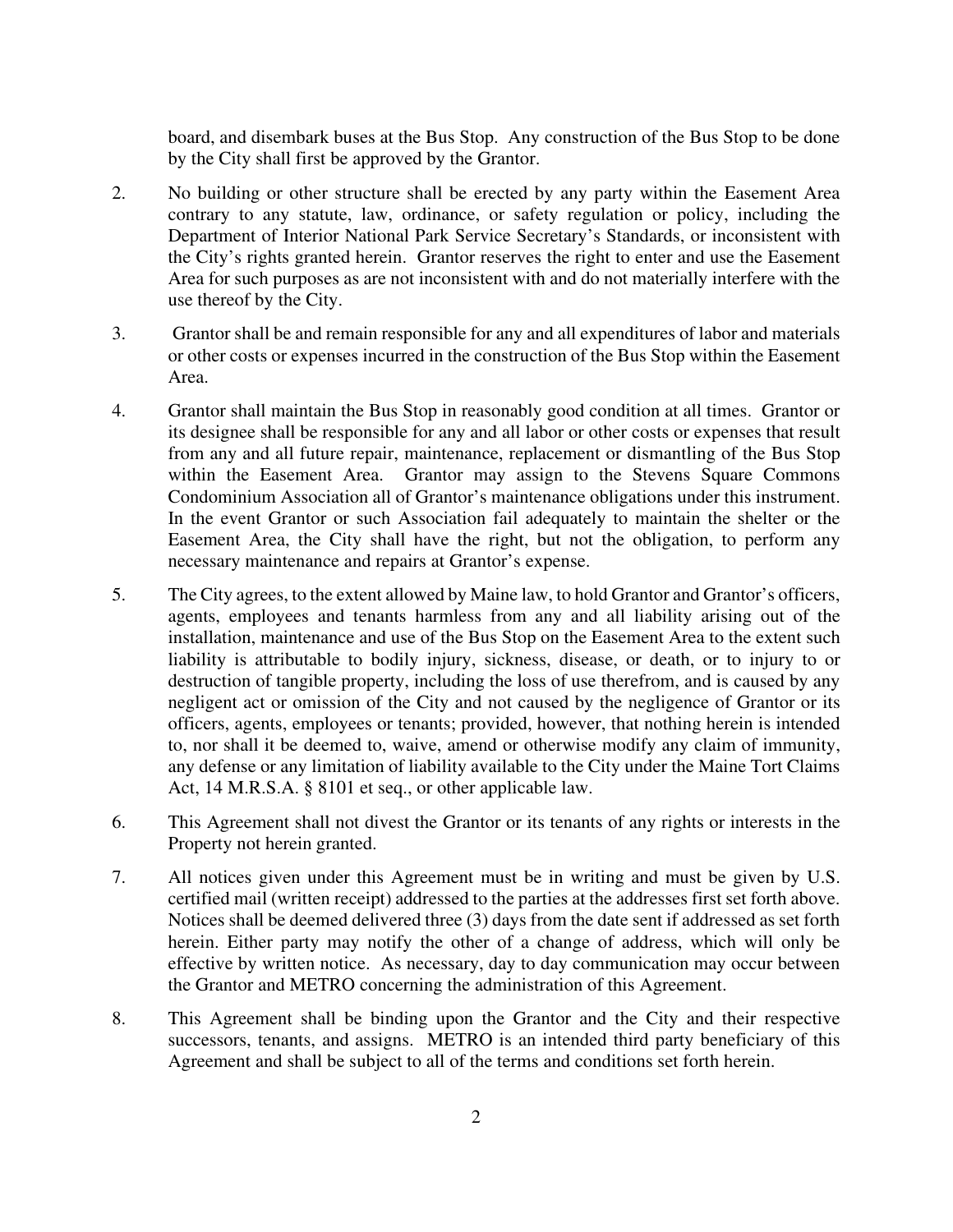TO HAVE AND HOLD the rights, privileges, and easement herein granted to the City, its successors and assigns forever. The covenants agreed to and the terms, conditions, and restrictions imposed herein shall be binding upon the Grantor, its agents, tenants, successors and assigns and shall continue as a servitude running with the land.

 IN WITNESS WHEREOF, the parties have set their hands and seals, the last party to sign being authorized to complete the day and year first written above, and which day and year shall be the effective date of this Agreement.

WITNESS: DC BAXTER WOODS IV LLC, Grantor

\_\_\_\_\_\_\_\_\_\_\_\_\_\_\_\_\_\_\_\_\_\_\_\_\_\_\_\_\_\_\_\_\_ By:\_\_\_\_\_\_\_\_\_\_\_\_\_\_\_\_\_\_\_\_\_\_\_\_\_\_\_\_\_

Kevin R. Bunker, its Manager

### STATE OF MAINE COUNTY OF CUMBERLAND September 2020

 Then personally appeared the above-named Kevin R. Bunker, Manager of DC Baxter Woods IV LLC, as aforesaid, and acknowledged the foregoing instrument to be his free act and deed in his said capacity and the free act and deed of DC Baxter Woods IV LLC.

Notary Public/Attorney-at-Law

Print Name: My Commission Expires:

*[remainder of page left blank intentionally—signatures continue on next page]*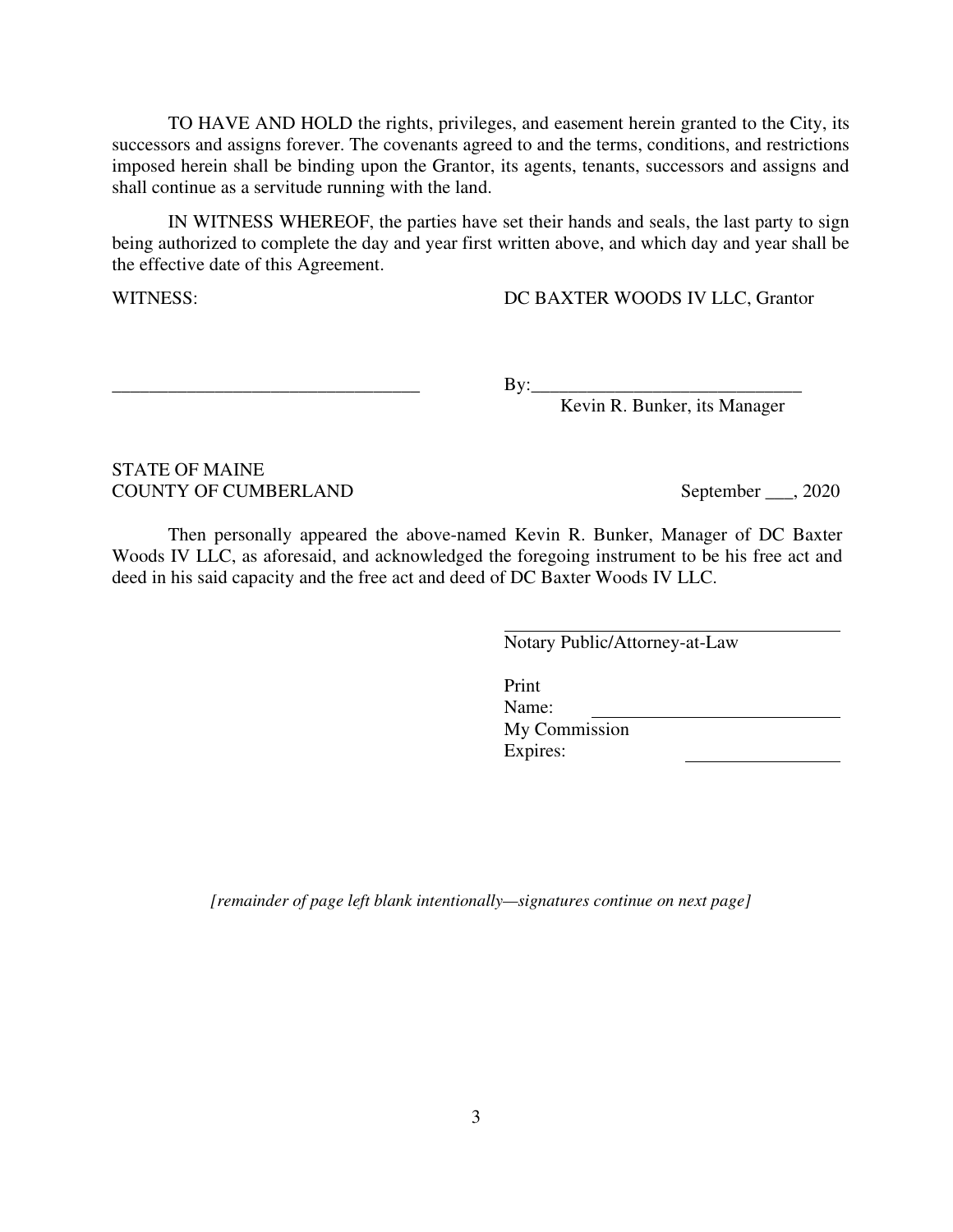### WITNESS: **CITY OF PORTLAND**

By:

Jon P. Jennings Its: City Manager

### STATE OF MAINE COUNTY OF CUMBERLAND September 2020

Then personally appeared the above-named Jon P. Jennings, City Manager of the City of Portland, and acknowledged the foregoing instrument to be his free act and deed and the free act and deed of said City of Portland.

Notary Public/Attorney-at-Law

Print Name: My Commission Expires:

*[remainder of page left blank intentionally—signatures continue on next page]*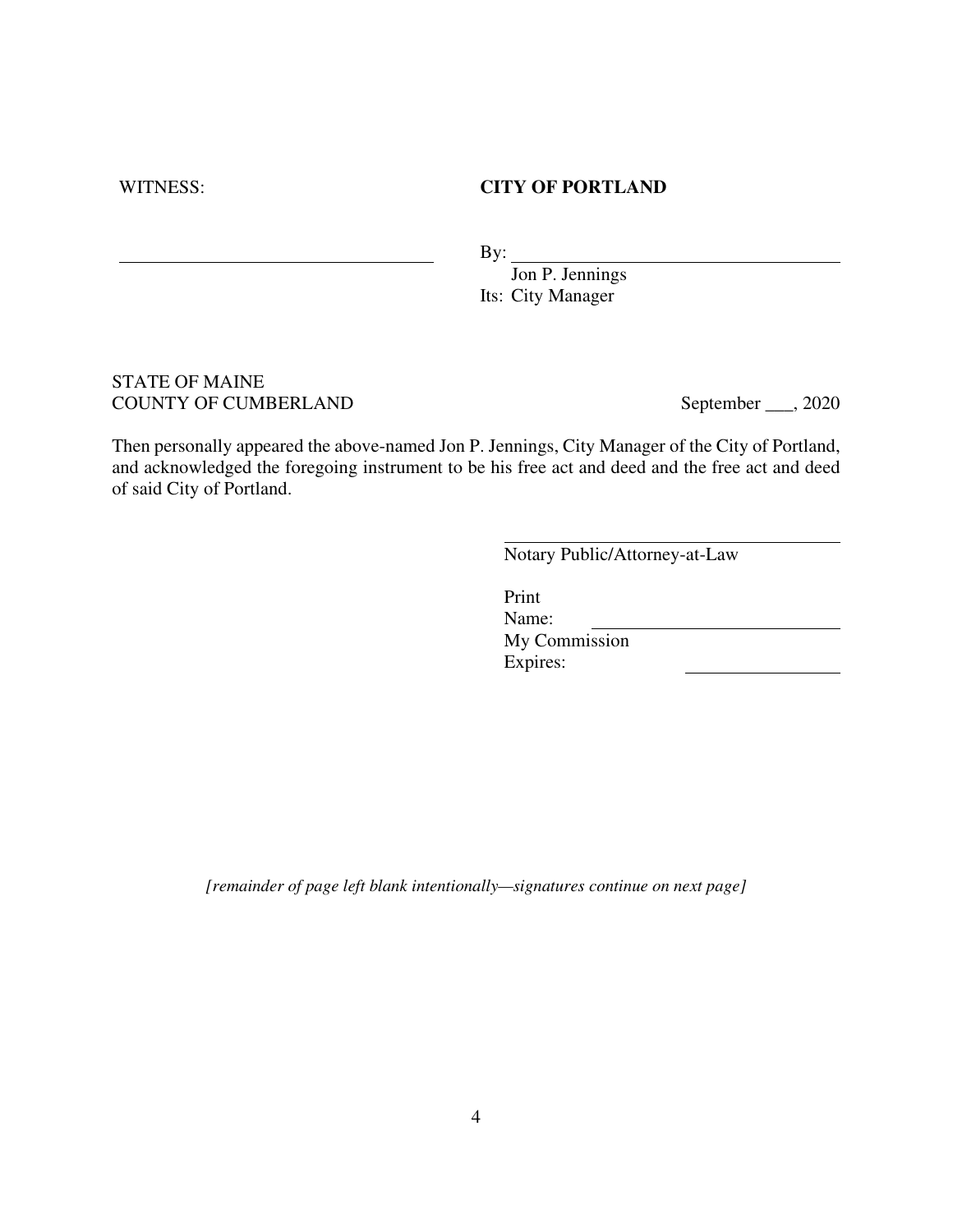SEEN AND AGREED TO:

## GREATER PORTLAND TRANSIT DISTRICT (METRO)

By:\_\_\_\_\_\_\_\_\_\_\_\_\_\_\_\_\_\_\_\_\_\_\_\_\_\_\_\_\_\_\_\_\_

Greg Jordan, Its General Manager

C:\OneDrive\Documents\CT\DC Predevelopment LLC (20981)\Baxter Woods (331)\Lot 4\Easements\Bus stop easement\_BW lot 4\_FINAL.docx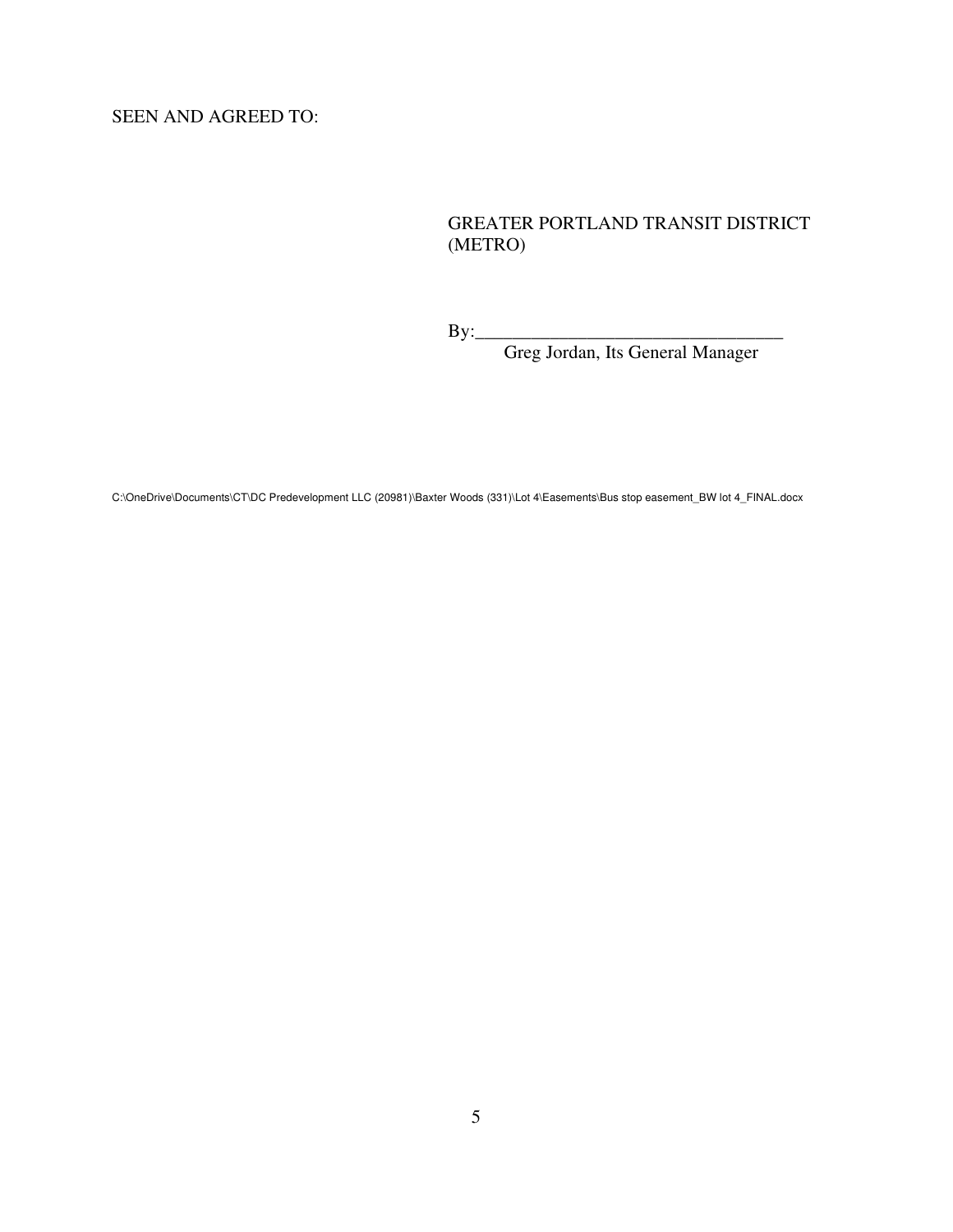## **EXHIBIT A**

July 7, 2020

Bus Stop Easement 605 Stevens Avenue Condominium Portland, Maine

A certain easement located on the easterly side of Stevens Avenue in the City of Portland, County of Cumberland, State of Maine, bounded and described as follows:

Beginning at a point on the easterly side of Stevens Avenue at the northwesterly corner of land designated as "Lot 4" on a plan of 605 Stevens Avenue Condominium Survey Plat recorded in the Cumberland County Registry of Deeds in Plan Book 217, Page 180 and the southwesterly corner of land designated as "Lot 3" on said Plan. Thence:

- 1) S 80°33'20" E by said Lot 4 and said Lot 3 a distance of Ten and 03/100 (10.03) feet to a point;
- 2) S 05°14'27" W through said Lot 4 a distance of Nineteen and 27/100 (19.27) feet to a point;
- 3) N 84°45'33" W through said Lot 4 a distance of Ten and 00/100 (10.00) feet to a point on said Stevens Avenue;
- 4) N 05°14'27" E by said Stevens Avenue a distance of Twenty and 00/100 (20.00) feet to the point of beginning.

Bearings are referenced to grid north Maine State Plane Coordinate System, West Zone.

The above described easement contains 196 square feet lying over land designated as "Lot 4" on a plan of 605 Stevens Avenue Condominium Survey Plat recorded in the Cumberland County Registry of Deeds in Plan Book 217, Page 180.